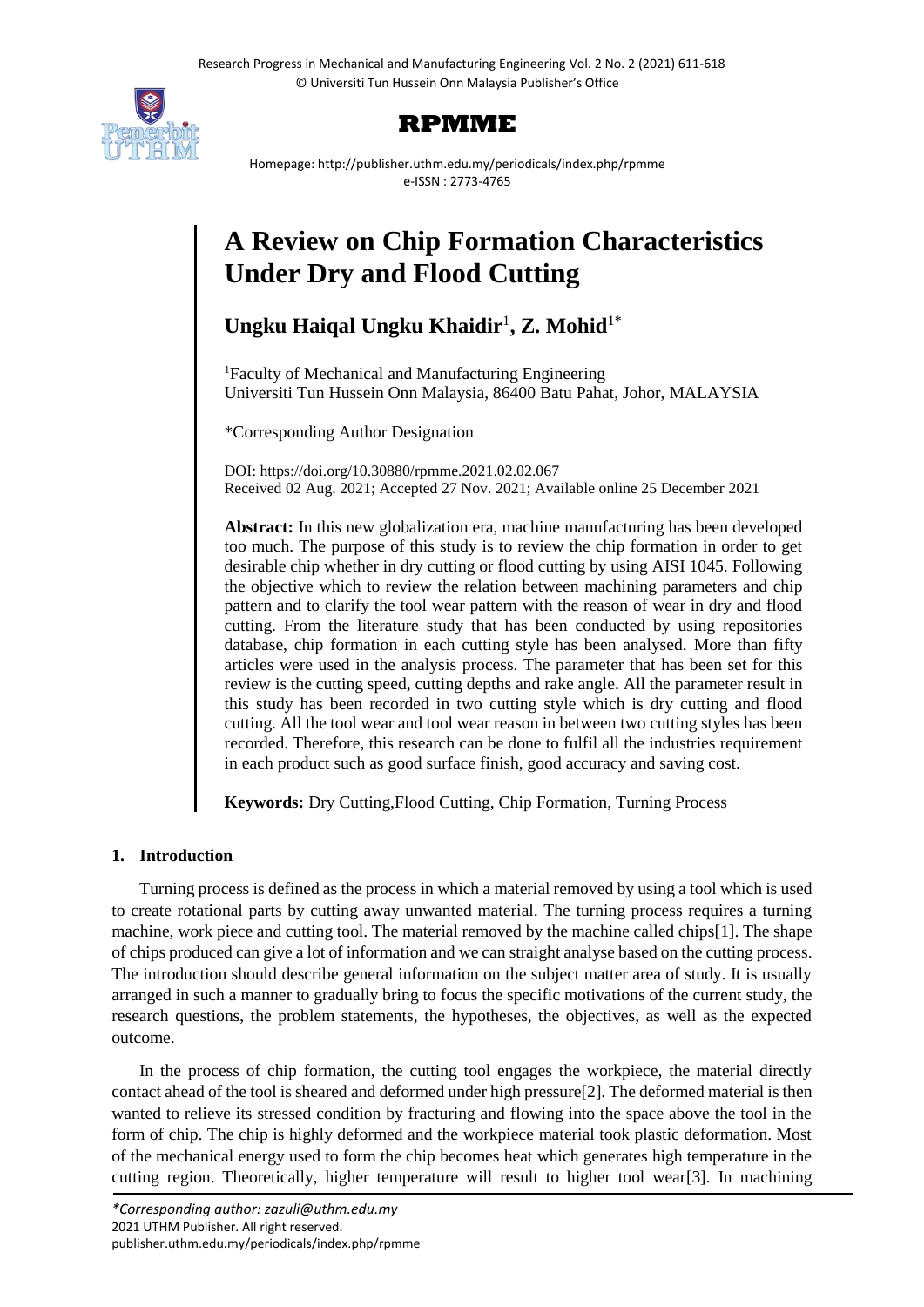process, reducing the temperature at the cutting region is essential by applying lubricant to reduce the friction wear but it can give bad effect to the environment[4]. Many machining industries are trying to achieve high quality of product, great dimensional accuracy and cost saving product. By using the flood cutting, high amount of fluids is needed and that can cause the increasing in cost of production not be taken seriously. The fluid may harm the soil and water resources when disposal process It also have a high potential to give effect to machine operators such as skin disease and give breathing problem. Therefore, handling and disposal of the cutting fluid must be done by following proper procedure and rules for environmental protection. Due to the technological innovation, dry cutting is the most suitable but there is important role in each process depend on some situation. However, it is really important to do the process without effecting tool life and workpiece quality.

In dry cutting, the friction is higher comparably with flood cutting and the chip produced will be highly adhesive which can cause high temperature in the cutting region and shorter tool lifetime. Therefore, dry cutting process is quite not suitable for all process and all materials especially hard materials. So, in this experiment, the observation of the relation between machining parameters and chip pattern will be taken to clarify the tool wear pattern and reason of wear.

It is important to manufacture products using the sustainable methods in the uses of dry cutting in machining operations. In addition, it is essential to determine the optimal machining parameters, while maintaining long tool life, acceptable surface finish and good part accuracy for the products. Machined surface quality is a very important output parameter to be controlled within the permissible value. Surface roughness and subsurface microstructure changes are some of the items to be controlled to avoid crack propagation of fracture. Surface finish also affects the production quality and give huge effect of first impression. To get the best machining quality, the machining process need to be done the best machining. It is well known that machining parameters play a significant role in determining the surface quality of a product and affects the product functional characteristic.

The product quality depends very much on surface finishing affected from the machining parameter. Lacking of surface roughness quality also leads to decrease of product quality[5]. In field of manufacture, especially in engineering, the surface finish quality can be a considerable importance that can affects the functioning of a component, and possibly its cost. Surface finishing has been receiving attention for many years in the machining industries. It is an important design feature in many situations, such as parts subject to fatigue loads, precision fits, and fastener holes and so on. In terms of tolerances, surface finishing imposes one of the most crucial constraints for the machines and cutting parameters selection in process planning.

In this study, the machining characteristics of steel AISI 1045 workpiece are evaluated through the reading or literatures, focusing on dry and flood cutting. From literatures, studies were conducted under various machining parameters including cutting angle, cutting speed, feed rate and depth of cut.

#### **2. Methodology**

The review of the about chip formation characteristic in orthogonal cutting process under dry and flood technique was get from previous study. The uses of any search engine and electronic database have led to gather all the information and being analysed to do review study. A method to conduct systematic review, eligibility and exclusion criteria has been used by using Scopus. The data was obtained with free of charge by using internet, but there is also that we need to pay to the data collector as they need to recover all the expenses of the data collection. A limitation of articles, journal and thesis from 10 years ago has been decided to prevent from any changing of information or new invention.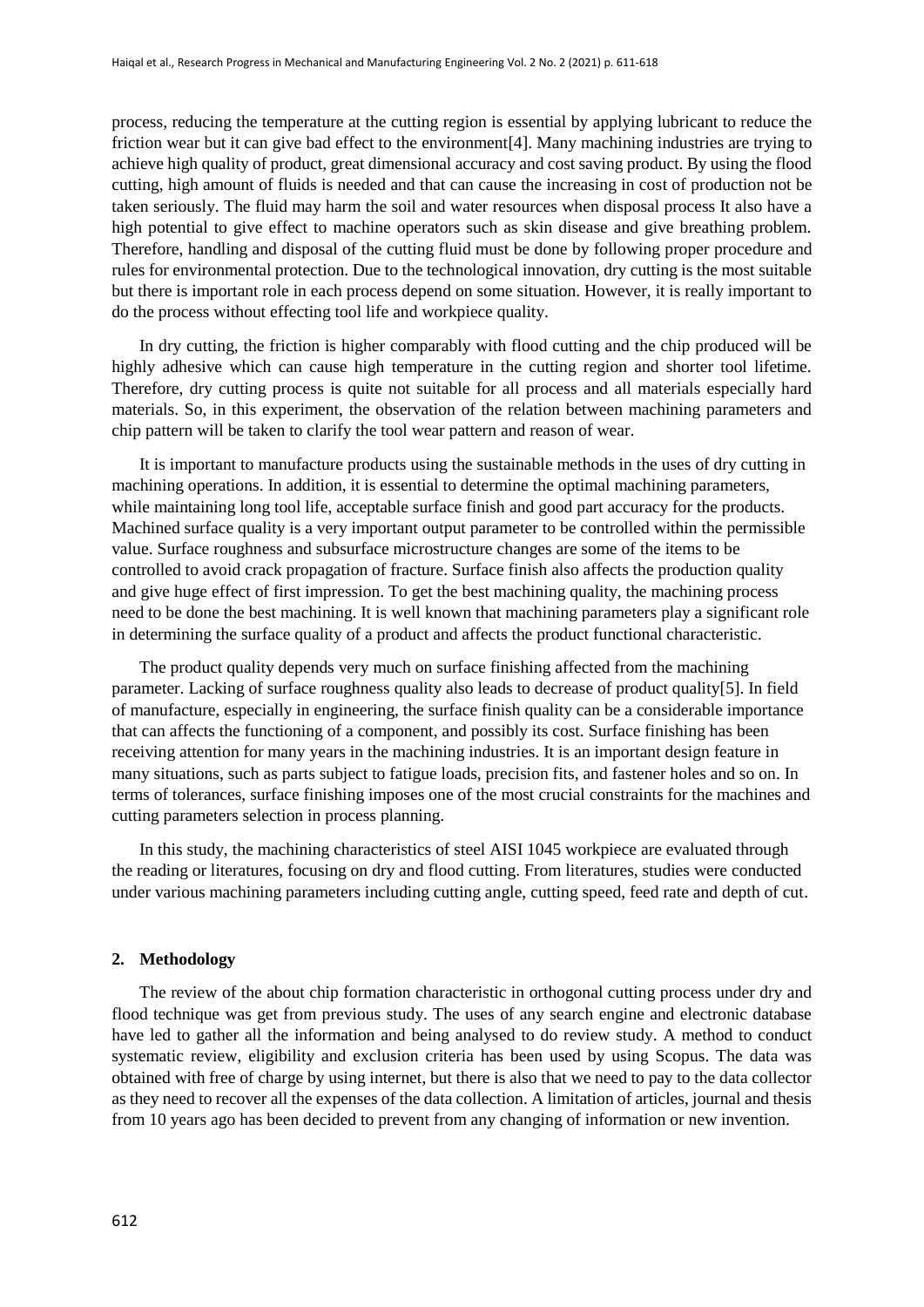

**Figure 1: Flowchart of method of reviewed study**

A search on the reviewed literature have been conducted and get the result for 215 articles including 53 articles from ScienceDirect,90 articles from Google Scholar,52 thesis from UTHM library and 20 articles from ResearchGate. From this article's discovery, the scanning of the titles and abstracts was performed, screening and remove all the duplicate and unneeded articles before 2011 with total 83 articles. All the remaining articles become 132 articles were included for a full evaluation assessment. The remaining articles were evaluated and read in full text to get a full detailing of the research studies. The focus of this review studies in on the chip formation in dry and flood cutting by using material AISI 1045.First part review will be focusing on chip formation under orthogonal cutting which the other cutting style such as milling and drilling will be removed. So that the result will be 19 articles out of 132. After reading process finished, the file such as using MQL as cutting fluid will be remove with total 60 out of 113. Lastly, only 53 articles that meet the characterization for this research topics.

## **3. Results and Discussion**

This chapter will present all about the results regarding the chip formation on dry and flood cutting based on the valid articles and journals.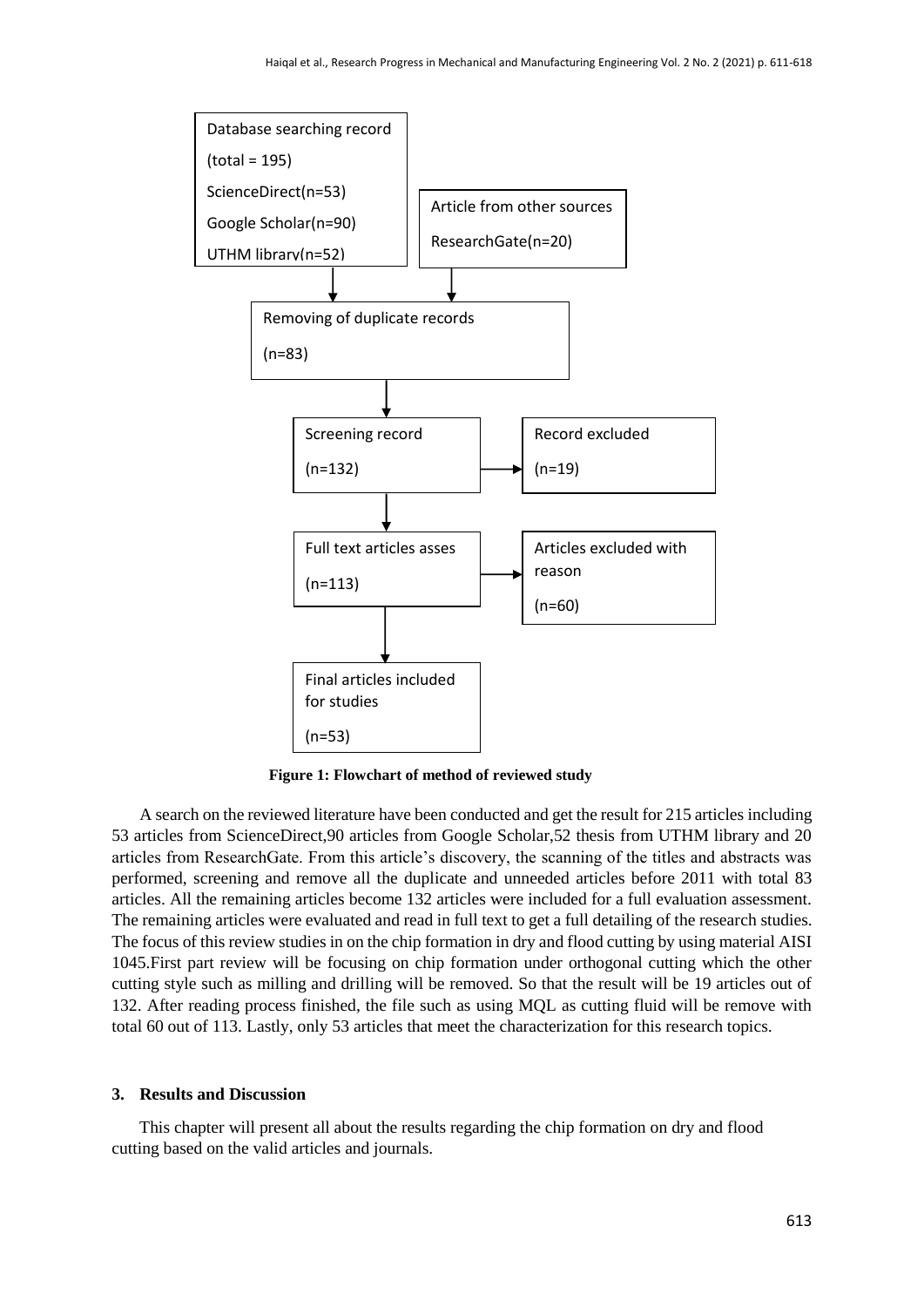| Item           | Author | <b>Cutting Parameter</b>                                                                                                      | Chip Formation                                                                |
|----------------|--------|-------------------------------------------------------------------------------------------------------------------------------|-------------------------------------------------------------------------------|
|                |        | <b>Cutting Speed</b>                                                                                                          |                                                                               |
| $\mathbf{1}$   | [6]    | $V_c = (150,200,250,300)$ m/min<br>$f_r = 0.15$ mm/rev<br>$D = 0.8$ mm                                                        | Snarled chips[6]                                                              |
| $\overline{2}$ | $[7]$  | $V_c = (30-200)$ m/min<br>$D = 0.05$ mm                                                                                       | $-120 \mu m$<br>Secondary serrated chips[7]                                   |
| 3              | [8]    | $V_c = (40.51, 94.2, 145.1)$ m/min<br>$f_r = (0.051, 0.096,$<br>0.143,0.191)mm/rev<br>$D = 1$ mm                              | Snarled chips[8]                                                              |
| $\overline{4}$ | [9]    | $V_c = 125.6$ m/min<br>$f_r = 0.2$ mm/rev<br>$D=1$ mm                                                                         | Ribbon spiral chips[9]                                                        |
|                |        | <b>Cutting Depth</b>                                                                                                          |                                                                               |
| $\mathbf{1}$   | $[10]$ | $V_c = (110, 193, 276)$ m/min<br>$f_r = (0.05, 0.1, 0.15)$ mm/rev<br>$D = (0.1, 0.2, 0.3)$ mm                                 | Continuous ribbon chips[10]                                                   |
| $\mathbf{2}$   | $[11]$ | $V_c = 100 - 1000$ m/min<br>$D = 0.1$ mm                                                                                      | $500 \mu m$<br>Lens: X50<br>Serrated chips with curling chip<br>flanks $[11]$ |
| 3              | $[12]$ | $V_c = (100, 125, 150, 175, 200)$ m/min<br>$f_r = (0.1, 15, 0.2, 0.25, 0.3)$ mm/rev<br>$D = (1.5, 1.25, 1.00, 0.75, 0.50)$ mm | Thick snarled chips[12]                                                       |
| $\overline{4}$ | $[13]$ | $V_c = 59.69$ m/min<br>$f_r = (0.1, 0.15, 0.23)$ mm/rev<br>$D = (0.5, 0.1, 0.23)$ mm                                          | Silver grey segmented chips[13]                                               |

# **Table 1: Cutting speed and cutting depth comparation on 1,2 (dry cutting) and 3,4 (flood cutting)**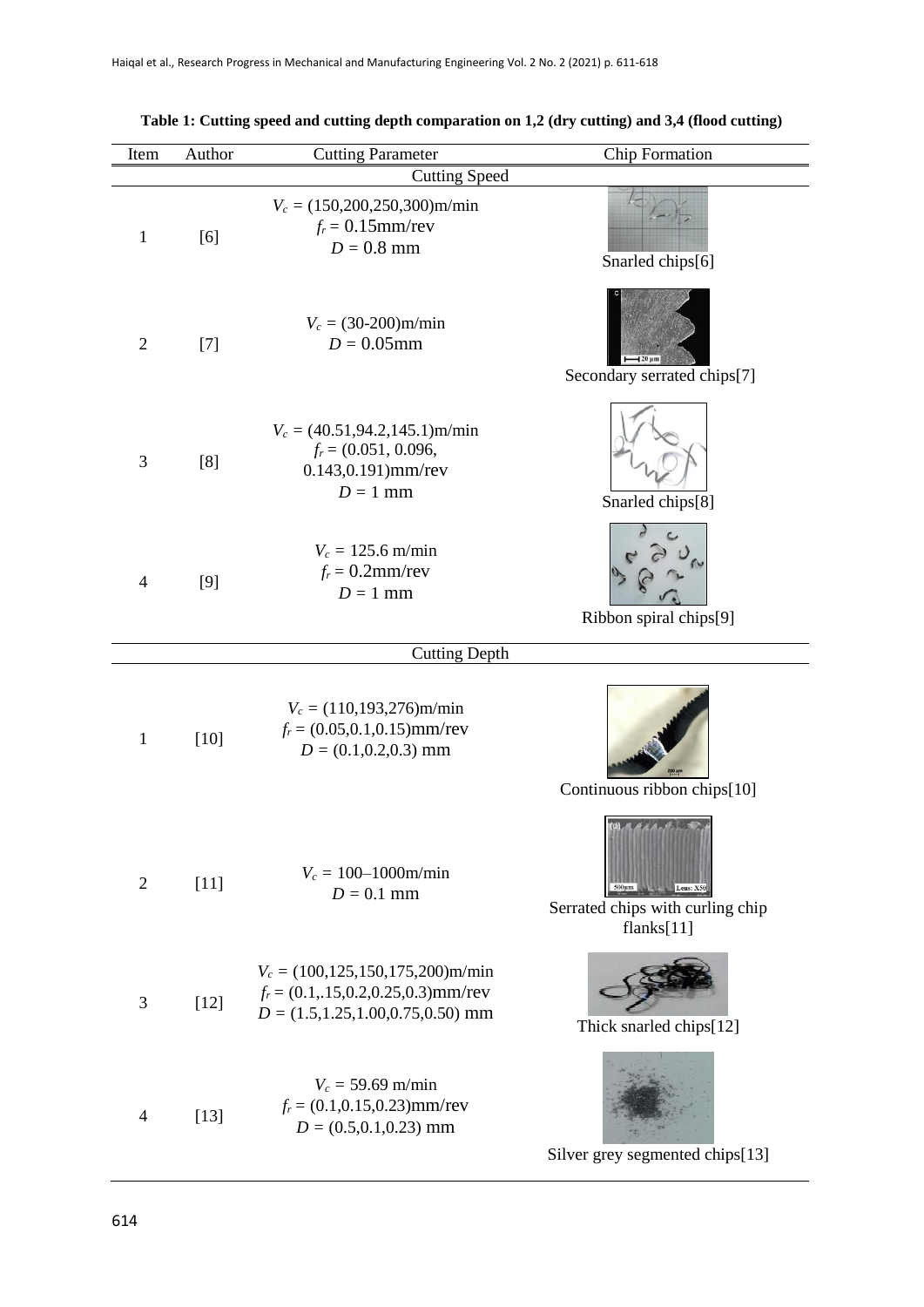| Item           | Author | <b>Cutting Parameter</b>                                                                                                        | Chip Formation                                              |  |  |  |
|----------------|--------|---------------------------------------------------------------------------------------------------------------------------------|-------------------------------------------------------------|--|--|--|
| Dry Cutting    |        |                                                                                                                                 |                                                             |  |  |  |
| $\mathbf{1}$   | $[14]$ | $V_c = (250,350)$ m/min<br>$f_r = 0.15$ mm/rev<br>$D = 0.5$ mm<br>$y_0 = -8^\circ$                                              | Continuous chip, curly tight[14]                            |  |  |  |
| $\overline{2}$ | $[15]$ | $V_c = (100, 150, 200)$ m/min<br>$f_r = (0.08, 0.14, 0.20, 0.26)$ mm/rev<br>$D = 2.5$ mm<br>$y_0 = -5^\circ$                    | Flat spiral chips[15]                                       |  |  |  |
| 3              | $[16]$ | $V_c = 150$ m/min<br>$f_r = (0.05, 0.10, 0.15, 0.25, 0.40,$<br>$0.60$ ) mm/rev<br>$y_0 = -5^\circ, 5^\circ, 10^\circ, 20^\circ$ |                                                             |  |  |  |
|                |        | <b>Flood Cutting</b>                                                                                                            | Low segmentation chips[16]                                  |  |  |  |
|                |        |                                                                                                                                 |                                                             |  |  |  |
| $\mathbf{1}$   | $[17]$ | $V_c = (50,100,150)$ m/min<br>$f_r = (0.1, 0.15, 0.2)$ mm/rev<br>$D = 1.0$ mm<br>$y_0 = 5^{\circ}$                              | Snarled ribbon chip[17]                                     |  |  |  |
| $\overline{2}$ | $[18]$ | $V_c = 225$ m/min<br>$f_r = 0.1$ mm/rev<br>$D = 1.2$ mm<br>$y_0 = -7^{\circ}$                                                   | m <sup>m</sup> mms o<br>Cork screw helical shaped chips[18] |  |  |  |
| 3              | $[19]$ | $V_c = 100$ m/min<br>$f_r = 0.12$ mm/rev<br>$D = 0.5$ mm<br>$y_0 = 6^\circ$                                                     | Long cork screw chips[19]                                   |  |  |  |

#### **Table 2: Comparation of rake angle between dry and flood cutting**

Table 1 and Table 2 is the articles that has used systematic analysis to get all those information for data gathered. On cutting speed at dry cutting session, it can be concluded that both experiments produce continuous chip formation at the beginning and during the cutting speed increase, the chip has shifted to serrated chip formation with saw-tooth appearance. In cutting fluid, the first author gets the result from short arc chip to snarled chip while the second author got the ribbon chip formation during the cutting process. Next, for cutting depth in dry cutting has transform from continuous chip formation to serrated chip for first article and there is segmentation and serrated chip formation on the next article. For flood cutting, the first article has result in long ribbon chips at the beginning. As the depth is increase, it has change to long tubular chips. For rake angle, the result from three articles that has been analyzed it shows when it comes to negative rake angle, it will produce continuous chips but not too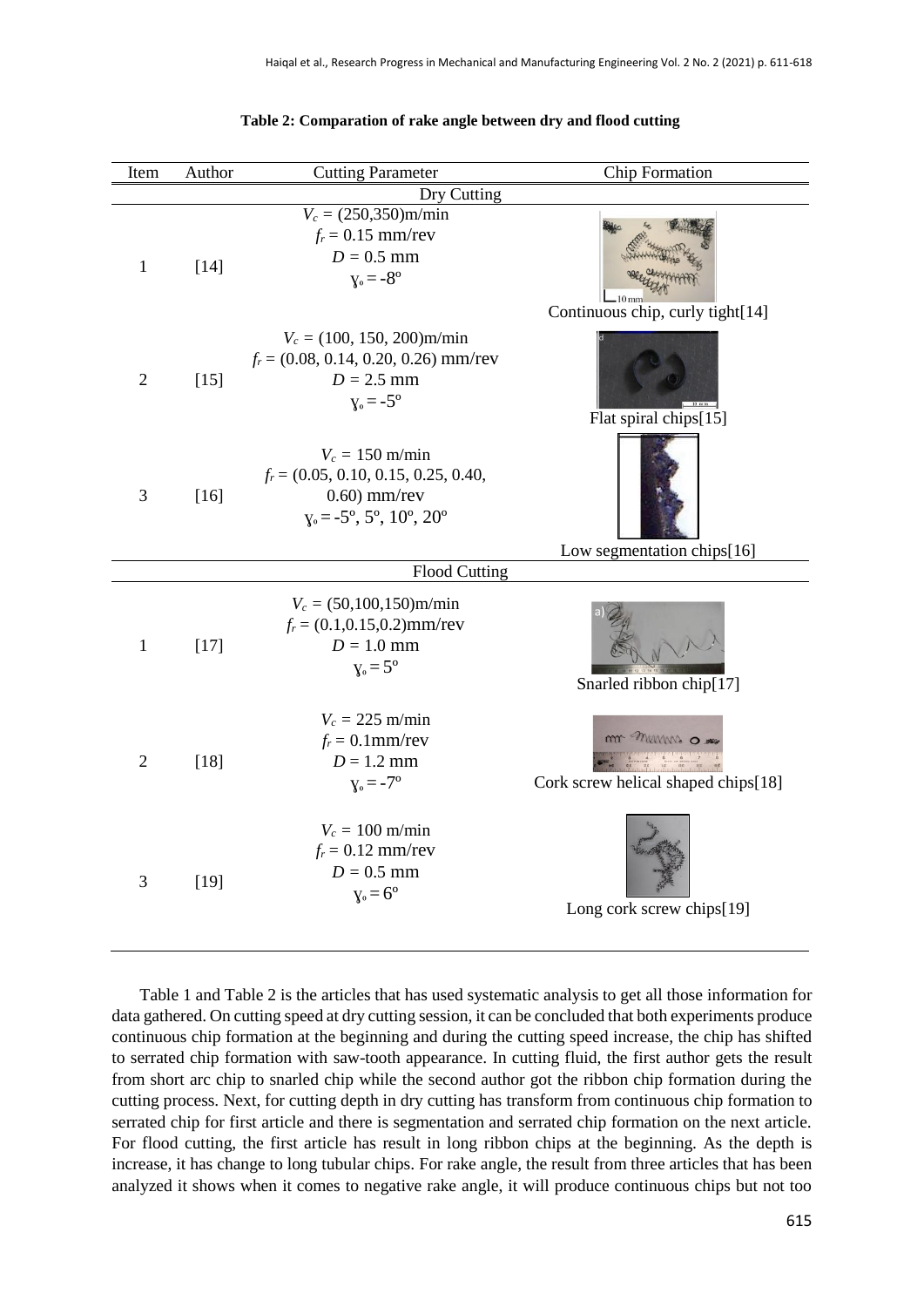long compared to positive rake angle. Negative rake angle also produce segmentation during cutting process. During the analysis on rake angle for flood cutting, three articles has produced on most similar chip which at the end of the process they produce snarled tubular chips, cork screw helical chips and long cork screw chips.

#### 3.4 Tool Wear and Tool Wear Reason

| Item                 | Author | Tool Wear                                            | <b>Tool Wear Reason</b>                                                                                                                            |  |  |
|----------------------|--------|------------------------------------------------------|----------------------------------------------------------------------------------------------------------------------------------------------------|--|--|
| Dry Cutting          |        |                                                      |                                                                                                                                                    |  |  |
| 1                    | [8]    | Critical flank wear and crater wear                  | Increasing the cutting speed,<br>increased the cutting tool's wear rate,<br>increased chip friction and<br>consequently shortened its tool life.   |  |  |
| 2                    | [14]   | Production of flank wear and<br>abrasive wear        | Speed of cutting increases, the width<br>of wear band increases and abrasive<br>wear increase due to increased<br>strains on the main cutting edge |  |  |
| <b>Flood Cutting</b> |        |                                                      |                                                                                                                                                    |  |  |
|                      | [20]   | Critical on crater wear and absence<br>in flank wear | Material adhesion in the cutting<br>process that developed those wear.<br>Flank wear only at minor edge when<br>there is cutting fluid             |  |  |
| 2                    | [21]   | Lowers crater wear and flank wear<br>occur           | Cutting with fluid gives no existence<br>of significant crater wear occurs and<br>the flank wear.                                                  |  |  |

#### **Table 3: Tool wear and tool wear reason in each of articles studied.**

#### **4. Conclusion**

A systematic review has been used in this study as we can see that too many pros and cons between dry cutting and flood cutting. Dry cutting can give benefit of saving production cost. In term of coolant, it need money to be spent during cutting. It is good when there are low expenses and gain high profit. Next, dry cutting can save the environment system as it does not use any lubricant or any cooling fluid because sometimes the lubricants or fluid can harm to the environment. The non-benefit of dry cutting from the reviewed study is the high temperature from the cutting process. It can be affected to the decreasing cutting tool life. Other than that, dry cutting also easy to happened any wear including flank wear or crater wear which can give a bad effect to workpiece as the cutting tool not sharp as initial. Flood cutting also give a good and bad effect in machining. The evaluated study concluded that reducing the friction between the cutting tool and the workpiece is possible using flood cutting. As a result, the cutting tool's life can be extended and it can be used frequently. Next, flood cutting also gives a good machining accuracy and good surface finish because lubrication or coolant fluid significantly enhances the metal-removal process with minimum friction force. The disadvantages of using flood cutting will be high-cost production and can be a bad effect to the human and environment due to the coolant chemicals from fluid residual.

There are several views toward further studies regarding from this thesis. First and foremost, this reviewed study is the theory in machining base on the previous study and too many data limitation on these writings. Thus, further study needs to do the analysis by experiment. The data from the experiment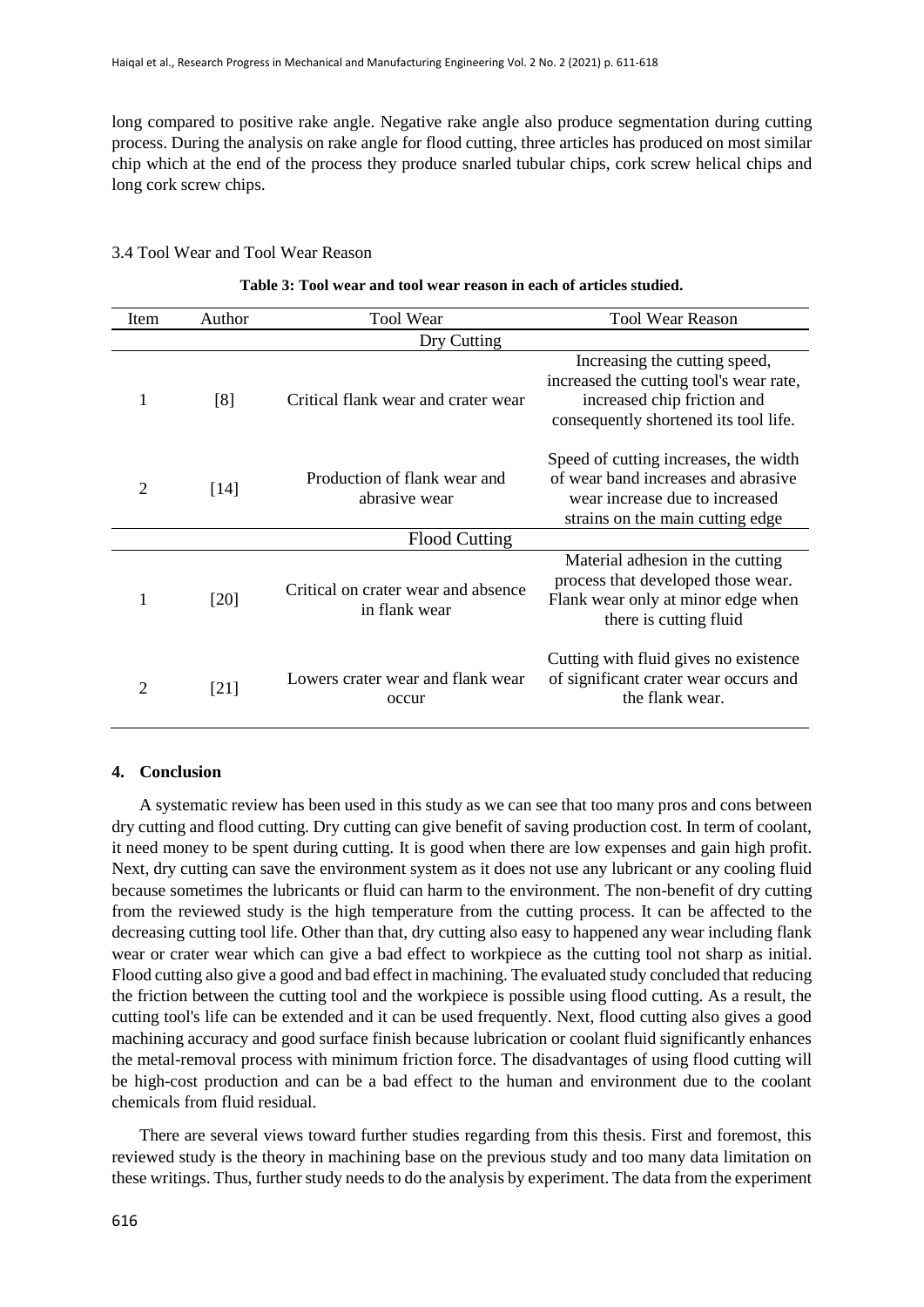need to be use to confirmed that all the simulation and experiment are in correct information. Secondly, the further study needs to find for cutting tool life in both condition and did some cost calculation whether one cutting tool can be done 10 production or more with cost details. The data that has been did can be propose to any company in Malaysia for use the data to calculate in company budget. Last but not least, a study on the potential of machining AISI 1045 in using the least force so that the bill of electricity would be low. It will be a great idea for cutting AISI 1045 with low cost and gain more profit.

## **Acknowledgement**

The authors would like to thank the Faculty of Mechanical and Manufacturing Engineering, Universiti Tun Hussein Onn Malaysia for the support in conducting the research.

## **References**

- [1] M. Rahman, A. B. M. A. Asad, and Y. S. Wong, *Introduction to Advanced Machining Technologies*, vol. 11. Elsevier, 2014.
- [2] G. Schneider, "Chapter 2: Metal Removal Methods | Cutting Tool Applications | American Machinist," 2009. https://www.americanmachinist.com/cutting-tools/mediagallery/21898410/chapter-2-metal-removal-methods-cutting-tool-applications (accessed Jun. 28, 2021).
- [3] B. Li, "A review of tool wear estimation using theoretical analysis and numerical simulation technologies," *Int. J. Refract. Met. Hard Mater.*, vol. 35, pp. 143–151, 2012, doi: 10.1016/j.ijrmhm.2012.05.006.
- [4] H. M. Alojali and K. Y. Benyounis, *Advances in Tool wear in Turning Process*. Elsevier Ltd., 2016.
- [5] M. Y. Ali and W. N. P. Hung, *Micromachining*, vol. 1–3. Elsevier Ltd., 2017.
- [6] C. Sateesh, P. Zeman, and T. Polcar, "A 2D finite element approach for predicting the machining performance of nanolayered TiAlCrN coating on WC-Co cutting tool during dry turning of AISI 1045 steel," *Ceram. Int.*, vol. 46, no. 16, pp. 25073–25088, 2020, doi: 10.1016/j.ceramint.2020.06.294.
- [7] G. G. Ye *et al.*, "International Journal of Machine Tools & Manufacture Cutting AISI 1045 steel at very high speeds," vol. 56, pp. 1–9, 2012, doi: 10.1016/j.ijmachtools.2011.12.009.
- [8] B. D. Jerold and M. P. Kumar, "Experimental investigation of turning AISI 1045 steel using cryogenic carbon dioxide as the cutting fluid," *J. Manuf. Process.*, vol. 13, no. 2, pp. 113–119, 2011, doi: 10.1016/j.jmapro.2011.02.001.
- [9] Y. Shokoohi, E. Khosrojerdi, and B. R. Shiadhi, "SC," *J. Clean. Prod.*, 2015, doi: 10.1016/j.jclepro.2015.01.055.
- [10] X. P. Zhang and S. B. Wu, "Chip control in the dry machining of hardened AISI 1045 steel," 2016, doi: 10.1007/s00170-016-8989-2.
- [11] B. Wang and Z. Liu, "Serrated chip formation mechanism based on mixed mode of ductile fracture and adiabatic shear," vol. 228, no. 2, pp. 181–190, 2014, doi: 10.1177/0954405413497941.